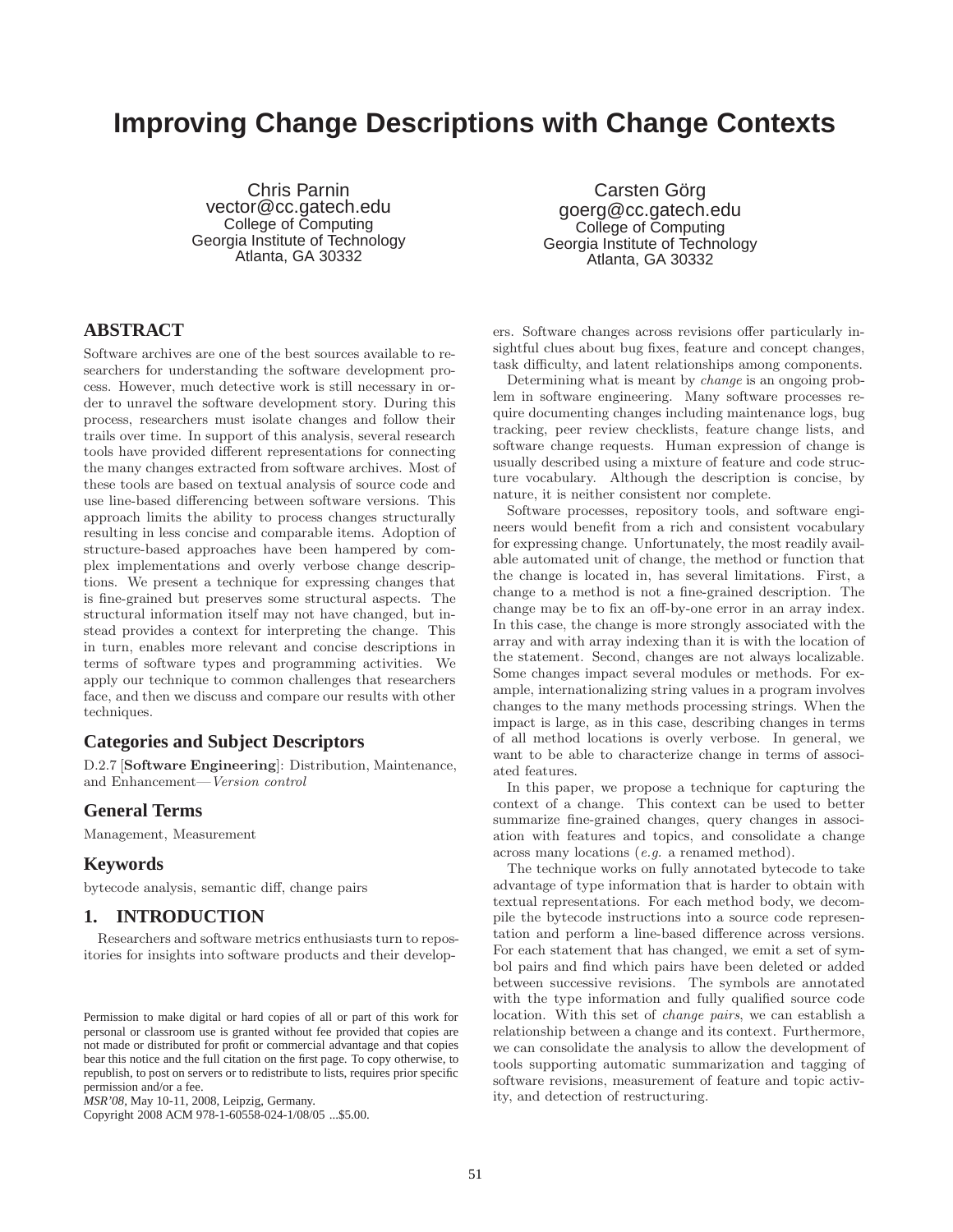The contributions of this research are to show how to

- 1. perform bytecode differencing
- 2. extract a minimal change along with its type-rich context for later analysis
- 3. use the context to perform several analyses without reexamining the program structure.

In the next section we discuss the related work, and in Section 3 we introduce the role vocabulary has in describing changes. In Section 4 we describe our motivation for bytecode analysis, and in Section 5 detail how we extract the change and its context. In Section 6, we present technical details on performing bytecode differencing, and in Section 7 we describe a case study in which we use our technique for measuring feature activity and the restructuring of code. Finally, we conclude with a discussion of future work.

## **2. RELATED WORK**

Software researchers have not always agreed on how to describe changes made to software, nor what definition or granularity to use for describing the location of a change. Change and location have been primarily defined textually, dating back to work with UNIX **diff** [8, 16]. Many techniques since then have attempted to cope with the line-based idiosyncrasies and the necessity of reconstructing structurallevel modifications in order to recover higher-level changes. For instance, coping with the physical swapping of two methods can be troublesome for traditional diff. However, using text similarity metrics [2], these type of problems can be alleviated.

The task of recovering structural-level modifications has received considerable attention from researchers attempting to detect moves, renaming, and other refactorings. Several methods work only at a signature-based level [19, 20, 12]. They primarily rely on finding some correspondence in method signatures. Others do try to account for text similarity [5] and binary matching [18] to relate regions or basic blocks between two versions. Overall these techniques fail to cope with more drastic changes such as splits and merges of methods.

In origin analysis [23, 13], several factors are taken into account to detect movement, renames, merging, and splitting of methods. The key insight of this work is the use of caller and callee patterns to identify methods among versions. Origin analysis matches the structural role of the method instead of matching the corresponding names or relying on textual similarity of the body. Although most operations are defined at the method level, the technique can be applied to work on a part of a method's body. Techniques such as origin analysis and refactoring reconstruction work at the structural level. They provide a good sense of how much activity has occurred in code movement; however, they do not assist in understanding fine-grain changes.

Other techniques extract fine-grain change representations. With semantic diff analysis [10], data flow pairs in a method body are computed for each version. Afterward, the set of pairs are compared to find any difference in the pairs. Any new pairs are displayed to inform the programmer of dependence relations. The technique has interesting insight, but is limited in several regards. Control flow is not accounted for, and no further aggregation of the relations is explored.

Some context for a change is captured in terms of the dependency pairs, but it is limited in its ability to express to the nature of the change.

Another approach to fine-grain changes compares sets of *tokens* between two versions [22]. A token is composed of a token type and a value. In each version, the set of tokens corresponding to code and method bodies are extracted. Using this technique, tokens frequencies can be used to determine patterns in token types and token values. In this technique, the context of the change is limited to the token type (*e.g.* call or operator) and the method location of the token.

Researchers wishing to achieve more soundness in analysis have explored graph-based differencing [6]. Several approaches later refined this technique by simplifying the graph representation [14, 1] and using tree-differencing [7, 4]. However, the scope of the graph techniques differs in focusing on data and control dependence. The results in treedifferencing is sound but precision tends to be poor.

An unfortunate problem with text-based approaches is that they do not offer an easy way of getting type information without the burden of parsing and type-checking. Our technique avoids this problem and others associated with text-based difference by using bytecode analysis.

Like semantic diff, we compute pairs; however, semantic diff only computes the data-dependence among local variables. Instead, we compute dependencies between any symbolic values in the language. For example, we capture the relationship between a method call and a variable that stores the method's return value. This relationship does not follow from the abstract syntax tree (AST) of the program, but rather the pushing and popping behavior of the bytecode instruction stack. This allows us to capture differences in the local information flow dependence among symbolic elements. Furthermore, because the symbols can appear in contexts other than just a single site, we develop algorithms for consolidating this information in order to take advantage of its broader scope.

# **3. CHANGE CONTEXT MODEL**

Software companies need to summarize developer's work sessions on a particular task. The summarization must consistently categorize changes in a manner that enables comparison with other projects, and with the project itself as it matures. The data also should be accessible to engineers for feedback.

There are several problems with addressing this need. Even though a manager specifies a task for programmers to work on, the actual tasks performed can differ greatly. Unanticipated design flaws, requests from teammates to get something else working, and task switching, make it difficult to get a sense of what actually occurs.

Revision history offers an interesting potential – changes and times are recorded in detail; however, the challenge becomes that of reconstructing the work efforts without the interpretation context of the original programmer's intent. Without intent, we must focus on how to enrich the vocabulary used to categorize change.

In this paper, we use several terms that we would like to define explicitly:

**token:** An atomic element of syntax.

**feature:** An atomic domain element implemented by one or more program elements.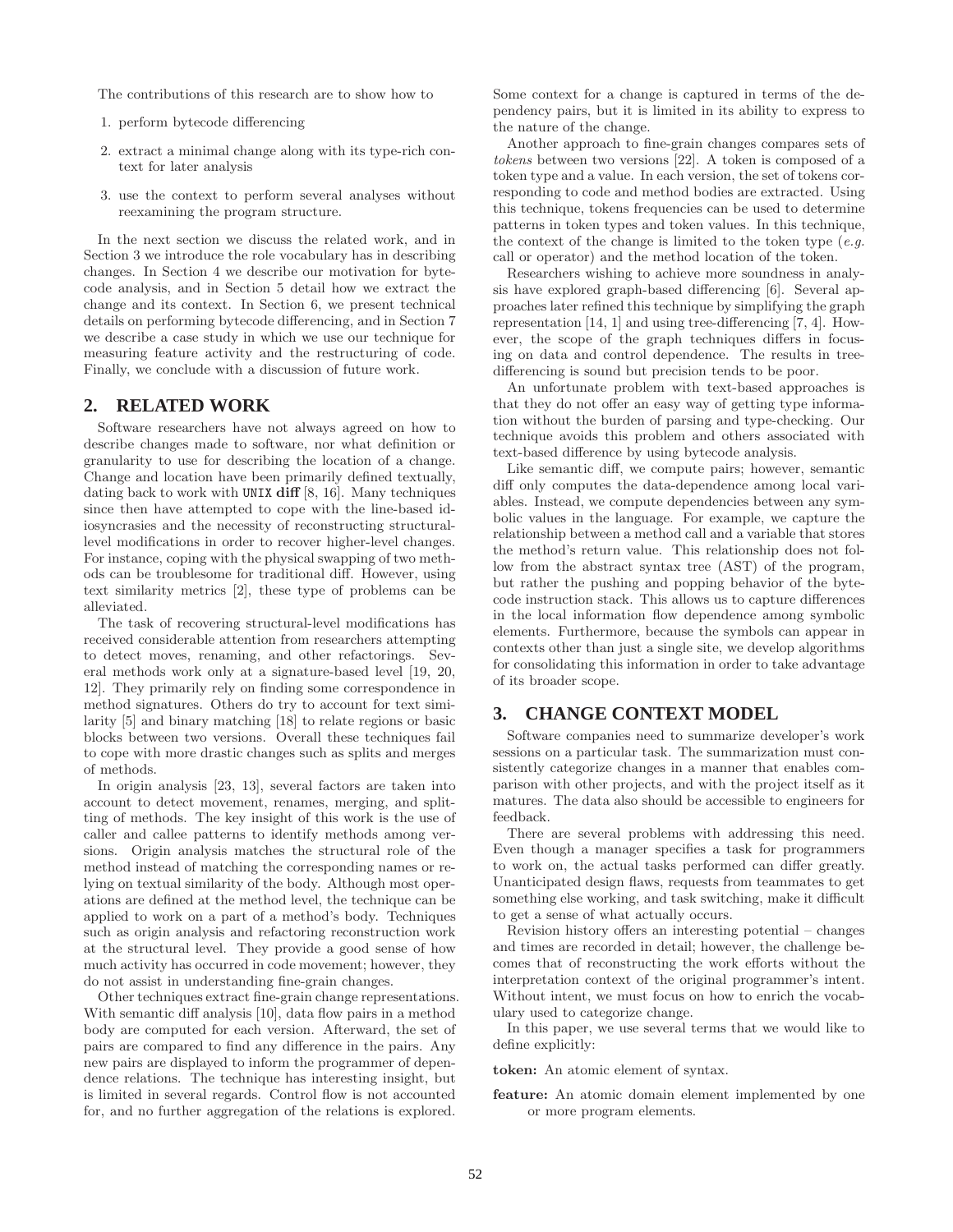- **change:** The difference between two versions of a program expressed in terms of tokens.
- **revision:** A collection of changes simultaneously committed to a source code repository. Changes may occur in multiple files.
- **location:** A fully qualified path in the program, (*e.g.* a method's location is its package and class.)
- **symbol:** A fully qualified name composed of a location, name, and type (*e.g.* a variable's location is the package, class, and method signature; its name is the variable name; its type is the variable type.)

The focus of much revision history research has been on *where* change occurs. But the vocabulary used to describe change should be much more expressive. We would like to understand change in terms of what features, domain topics, programming tasks, design patterns, and architecture were involved. This allows better traceability between the vocabulary of a software developers and managers and the analysis the researchers perform.

Consider the vocabulary found in a language's API. That set of terms is relatively fixed. It only changes with new releases of the language. However, the language API use is extensive throughout software development. The language API is also very distinctive. The API was designed for describing specific programming tasks such as file handling, network connections, string processing, and math operations.

In addition to language API calls, programmers also express changes with other mechanisms. The developer may refer to their own vocabulary from methods, and classes in the program. Developers can also share vocabulary. They can use, exchange, and introduce new vocabulary in the form of design patterns or frameworks.

However, if a developer makes changes by replacing an integer value with a different integer value, then that is not the most revealing change description. Sometimes we want to understand the context of the change. If we know that the integer change happened in the context of a math call, we can infer that some calculation was not desirable and was altered. The context of a change improves our interpretation of software changes, in the absence of the original change intent.

The goal of this paper is to both identify which entities describe change, and situate change with entities interacting with that change. We believe future analysis will use this information for measuring activity of features, topics, program plans, design patterns, and domain concepts.

We propose a preliminary model for capturing change context:

**location:** Where the change occurs in the program.

**values:** The types of the symbols associated with the change.

**sources:** Where values are produced.

**destinations:** Where values are consumed.

For example, the addition of the following line of code results in the change activity below:

+ db.Store( "name", nameTextBox.Text );

| location:     | Login.cs             |
|---------------|----------------------|
| values:       | String               |
| sources:      | "name", TextBox.Text |
| destinations: | DataTable.Store      |

Future analysis can use this result to label this change as a *data-entry* activity. The analysis makes the inference by recognizing the symbol TextBox.Text as a UI component (the symbol is from the Forms namespace of the language API), and the symbol DataTable.Store as a persistence mechanism (the type is from the Data namespace of the language API). Finally, the act of sending a String from UI component to a database is classified as data-entry activity.

# **4. BYTECODE ANALYSIS**

Many comparison techniques use lightweight methods that avoid structural constructions, leaving the burden to the user to reconstruct the aspects of structure they need. The challenge is to design a lightweight technique [15] that performs within the desired level of efficacy. What often arises is that performance or viability of queries suffer from structural information omitted by the technique. However, if too much structural information is provided, then the interaction with that data becomes complex and unwieldy. Some balance must be achieved between providing a change description that is both concise and appropriately annotated.

Consider if some statistics needs to be gathered on the prevalence of off-by-one errors in software development. One possible approach searches software change data for when values decrease by a literal  $-1$ . Using a token-based approach [22], one could recall a significant portion of instances of these errors by simply noting the introduction of the two tokens -, 1. However, many irrelevant queries would have to be sifted through to get the appropriate data.

Using a line-based unit of change, one could go further. Now we can attempt to limit the cases of finding the tokens - 1 to be only used within the context of an array index or looping statements. But how do we do this? Without type information, we must instead rely on syntax clues, such as if the difference appears within an array's boundaries. Issues with operator overloading exists; however, even bigger problems are ahead. Syntax clues become less helpful as more code uses collection objects instead of arrays. Suppose now a framework designer wanted to extend the study to measure error rate differences between a method parameter design choice of using a list range method that accepts the parameters (int start\_index, int end\_index) instead of (int start\_index, int count). Such a query, now requires knowing the class type and method call. Unfortunately, such a query cannot be written leaving no choice but to rely on matching the method name with a lightweight tokenizer. A large study would be hampered by having to filter out all the instances of mistaken identity with other range functions. Again the burden of recovering the structure is placed on the query user.

The goal is a lightweight technique that arrives at the smallest unit of change with the least context necessary to understand that change. A token-based technique presents the smallest unit of change, but it gives no context. A linebased technique gives a change with a context, but the context has no structure. Structured-based techniques can provide types and structure, but at a cost: the changes are expressed in terms of the structural changes, which are often not minimal because they do not have the strict order-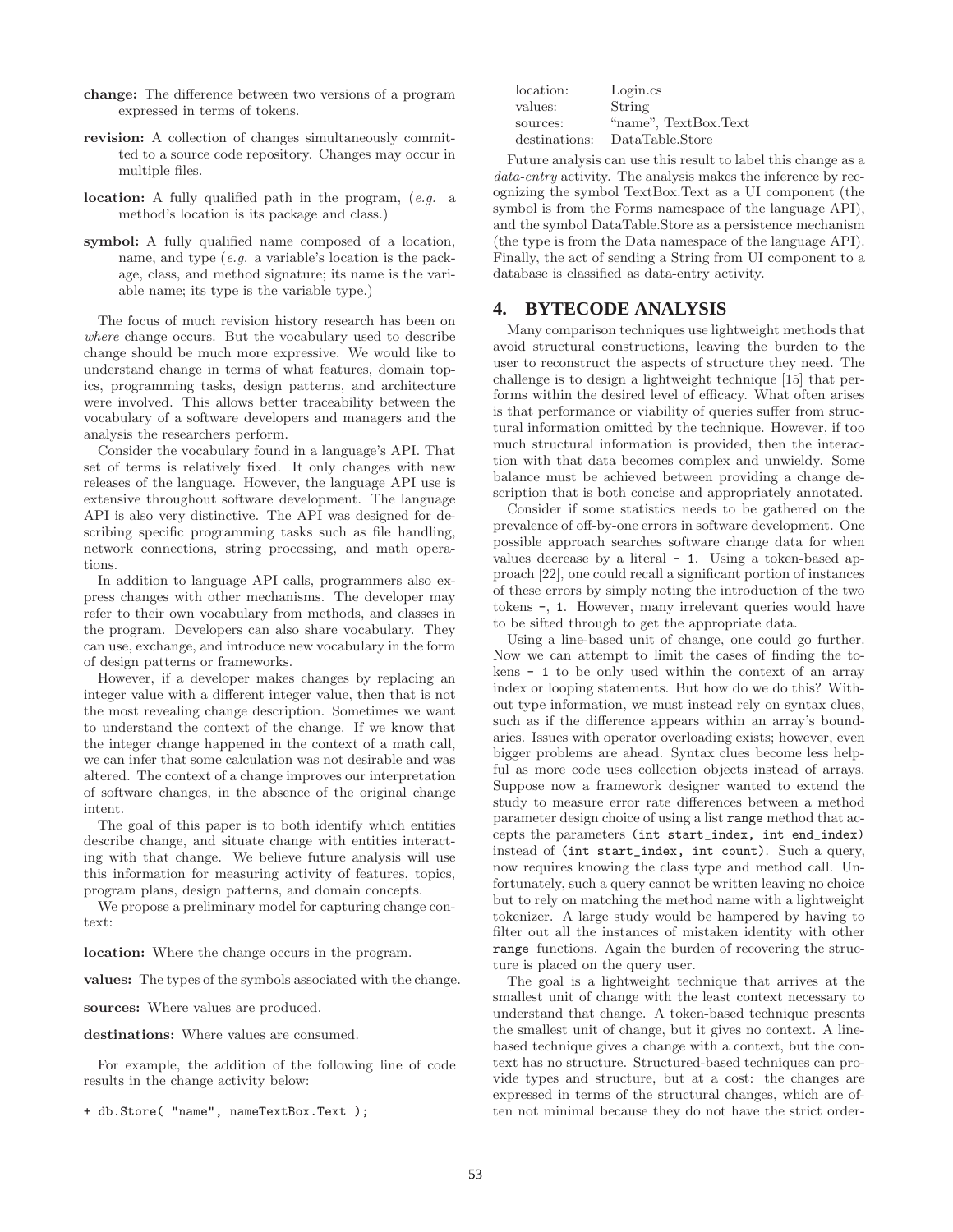| Revision | Author | Change      | Relation   | Context                                 | Location     | <b>Intent</b>                   |
|----------|--------|-------------|------------|-----------------------------------------|--------------|---------------------------------|
| -43      | Bob    |             | Parameter  | Server.timeout(int)                     | init()       | "Increase timeout"              |
| 237      | Amy    | $\sim$      | Index      | array[length]                           | visitNodes() | "Fix array-out-of-bounds error" |
| - 311    | Steve  | CalcScale() | Assignment | $graphPane.xAxisScale \quad OnResize()$ |              | "Refactor to use CalcScale()"   |

**Table 1: Example changes in context.**

ing and flatness imposed by source code lines. Furthermore, structured-based techniques are not lightweight or robust. Parsing and type-checking is notoriously difficult, especially with advanced object-oriented features, code-generation techniques, and in-house and third party tools used in the build process.

About the only tool that is privileged with both the build environment of the software product and the proper language know-how is the compiler or integrated development environment (IDE). One approach is to use the IDE's interface and parsing functionality to ease tool development. While possible, this is not ideal. The approach is not entirely lightweight, and it restricts the ability to process the test subject that requires certain licenses to commercial products and tools outside of its original build environment. However, compilers and IDEs do provide another interface to their services: the generated bytecode.

Using bytecode-based differences offer several advantages:

- 1. Bytecode has access to type information from the compiler.
- 2. Analysis can be performed at both the class and method level [11], as well as the instruction level.
- 3. The artifacts are smaller and self-contained.
- 4. Bytecode is executable: dynamic analysis, testing, performance analysis can be more readily performed.
- 5. Fine-grained transactions can be collected. Collecting intermediate builds from software developers can offer insights into software development and without having to instrument the IDE for change operations [17].

There are several challenges as well:

- 1. Some operations hidden from the programming language are exposed at the bytecode level.
- 2. Source code statements can be decompiled from bytecode, but they will not be exact.
- 3. Compilation may re-order basic blocks and may apply strength reduction optimizations on statements.
- 4. Without debug symbols, local variables do not have names and may change with addition of new variables.

However, these challenges can be addressed to improve how we understand change in software.

# **5. EXTRACTING CONTEXT PAIRS**

When examining the differences between software versions, we can only understand what has changed by looking at what stays the same across both versions; that is, the change must be contrasted to some anchoring context. For example, if a programmer makes a change to the value of a

parameter of a method call, then the parameter is the *subject* of the change. But what does the change fasten to? In this example, the change can be said to be anchored onto the method call, the method call is anchored onto the calling method body, and so on.

Our goal is to provide additional context to any change. When we identify a change, we find which symbols also interact with that changed symbol. This context can later be used for analysis. In this view, one symbol is a producer of a value, and the other is a consumer of the value. If a symbol produces a value, then the goal of the symbol pair analysis is then to locate the symbol that consumes the value.

The interaction of stable elements with changing elements offers insight into the concepts programmers are concerned with during a programming session. Furthermore, they provide landmarks for understanding and situating change. Capturing these interactions requires examining element connections to find new connections that signify the presence of key phenomenon.

In Table 1, we provide some examples of how a change is associated with its context. The location refers to the method location where the change occurred. The relation between the change and context describes how values are propagated between the change and context. A revision of software may have many changes associated with it; this is only one such change. Intent describes the original programmer's reason for performing the change. This may or may not be reflected in the revision log.

# **5.1 Symbols**

SetName(e,fullname)

Recall that a symbol is defined by its location, name, and a type. The location is a fully qualified path in the program, whereas a type is either a system type or user-defined type. For example, in the following code snippet the resulting symbols are described in Table 2.

e.Name = fullname.SubString( fullname.LastIndexOf(".") + 1);

| Code Element | Symbol Kind Location |               |
|--------------|----------------------|---------------|
| fullname     | Parameter            | Class.SetName |
| SubString    | Method               | String        |
| LastIndexOf  | Method               | String        |
| (6, 2)       | Literal              |               |
| Name         | Field                | Class         |

**Table 2: Resulting symbols of code elements.**

# **5.2 Pairs**

Consider the following source code difference:

sum(list); + sum( values() );

In the above code example, the receiver of the value produced by values is sum. This was formerly produced by the symbol list.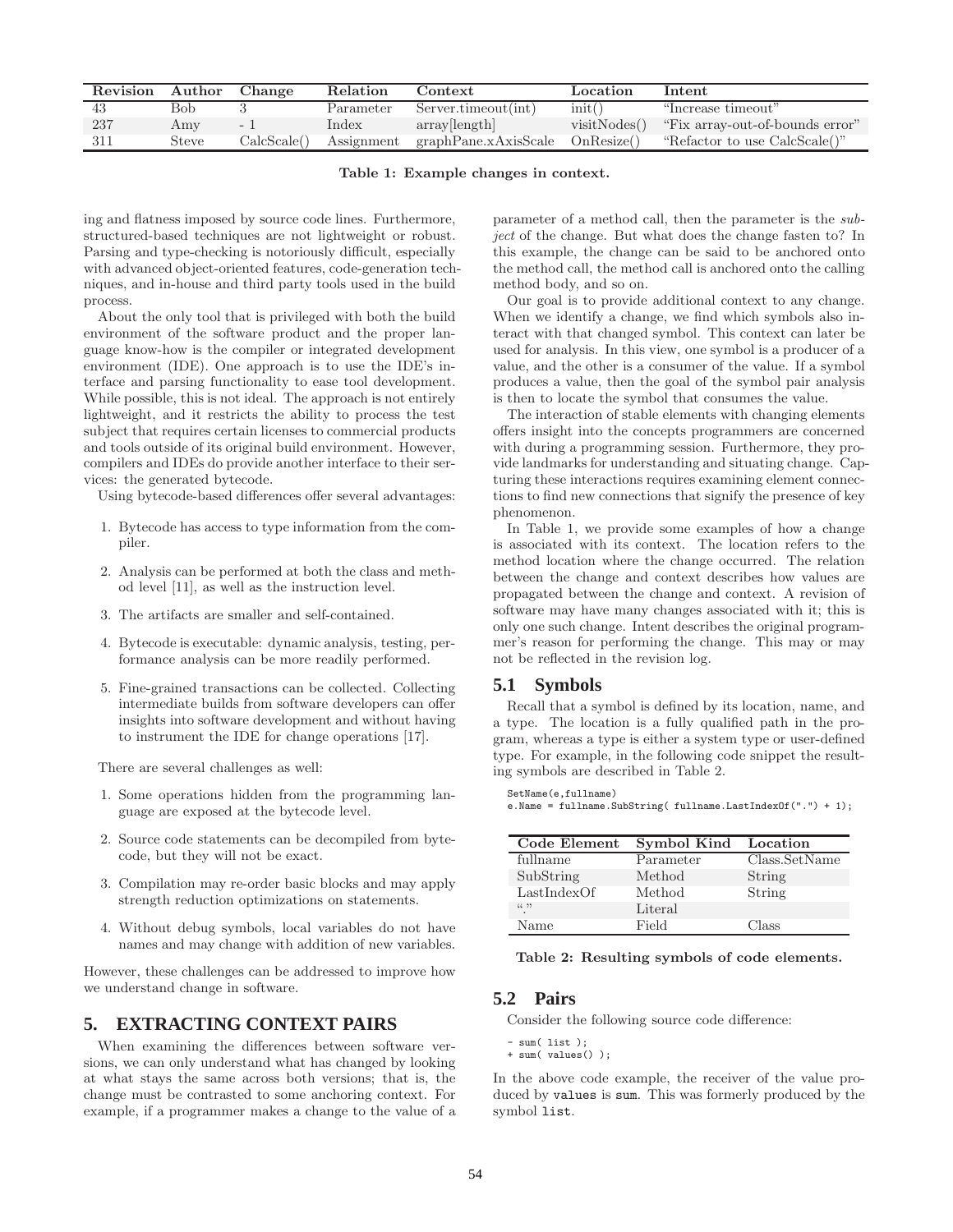We model the interaction of two symbols with what we call a *change pair*. In a change pair, the left-hand symbol produces a value that is consumed by the right hand symbol. These are the change pairs of the two versions.

- list -> sum + values -> sum

Changes can be related to a symbol through a fixed set of relationships. The category of relationships and category of symbols discussed in this paper are described in Table 3.

| Symbols   | Relationships      |
|-----------|--------------------|
| Type      | Assignment         |
| Method    | Parameter          |
| Field     | Index              |
| Parameter | Condition          |
| Variable  | Name qualification |
| Literal   | Return             |

#### **Table 3: Supported symbols and relationships.**

Suppose in another version of the software a change is made to only **sum** a subset of the values in the list.

```
- sum( values() );
```

```
+ sum( values().subset(x) );
```
The change pairs are as follows:

- values -> sum
- + x -> subset
- + values -> subset
- + subset -> sum

In the new version, values no longer is associated directly with **sum**. Further, three new pairs are introduced. Comparing the two sets of change pairs, we find that some symbols existed before, whereas others are newly introduced. In general, we refer to a symbol that previously existed in the method body as an *anchor* or anchored symbol.

In the previous code example, if x did not previously exist, then it implies that the method body had to add a parameter, or an additional query had to be added to retrieve the value. The consequence is that several ripple changes must be created to flow new information through the program. If x was already present in the method, then we know the scope of the change would be less severe.

# **6. BYTECODE DIFFERENCING**

In this section we describe how to extract a set of symbol pairs from a method body. We do this by recovering the code statements from the bytecode and then performing a line-based difference between the code statements. From the differences in code statements, we identify which statements have been affected. For each affected statement, we emit each symbol with its related symbol. We then compare the differences between the symbol pairs.

By restricting the analysis to capturing only a set of pairs, we avoid problems caused by block reordering and statement movement while still achieving our goal of finding the change context. Consider the following code example:

```
- int x = A(1 + B(y));
+ int x = A( 1 + B(y) + y );
```
In the code example, the expression  $4 + y$  is added. We wish to associate that change with the symbol A.

If we were processing source code, then we would use the AST to guide our process. But because we analyze bytecode in order to to ease access to type and property information, we must use another method to recover a similar representation. Furthermore, we need a mechanism to know which symbol is associated with an instruction. Both goals can be readily achieved with the assistance of bytecode tools such as Mono.Cecil [3] and JABA [9].

First, we construct a flow graph of the method body instructions. This creates a graph of basic blocks with each block containing a list of bytecode instructions. Segmenting the instructions into basic blocks is necessary in order to properly recover the statements. The next challenge is then to create an AST-like representation for the statements. We use an abstraction called a *pop tree* over the bytecode instructions to recover a simplified model of the AST.

## **6.1 Pop Trees**

Both Java and C# bytecode are executed on a stack-based virtual machine. Because of this, if the stack state is not accounted for, then it is difficult to tell the difference between a sequence of method calls from a complex chain of nested method calls.

The instructions for the above code example

int  $x = A( 1 + B(y) + y )$ ;

would appear as following:

| <b>Program 1</b> CIL assembly for addition example. |                      |                                                |  |
|-----------------------------------------------------|----------------------|------------------------------------------------|--|
|                                                     | this IL_003: ldarg.0 |                                                |  |
| y                                                   | $IL_004:1dloc.1$     |                                                |  |
|                                                     | this IL_005: ldarg.0 |                                                |  |
| y                                                   | IL_006: 1dloc.1      |                                                |  |
|                                                     |                      | $IL_007:$ call instance int $Exp.Form::B(int)$ |  |
|                                                     | $IL_00c: add$        |                                                |  |
|                                                     | IL_00d: 1dc.i4.1     |                                                |  |
|                                                     | IL_00e: add          |                                                |  |
|                                                     |                      | IL_00f: call instance int Exp.Form::A(int)     |  |
| x                                                   | $IL_014:$ stloc.0    |                                                |  |

A pop tree corresponds to a single statement in the original source code. A pop tree is constructed by simulating the instruction stream to push and pop various values onto a stack. For example, an add instruction pops two values off of the stack and pushes the sum onto the stack, whereas a load instruction pushes one value onto the stack. An instruction *owns* another instruction if it pops its value off the stack. The resulting tree of instructions ends with the top node consuming the value of all the other child instructions. If desired, a post-order transversal would closely correspond to the original AST. The resulting pop tree for the code example is shown in Figure 1.

# **6.2 Emitting Symbol Pairs**

After constructing the flow graph and pop trees for each block, the pairs are ready to be emitted. To emit a pair, the pop tree is visited in post-order. If the node is associated with a symbol, then the tree is searched up for the first symbol to consume the child symbol. Only calls, loads, and stores can be associated with a symbol. Consider the following code statement: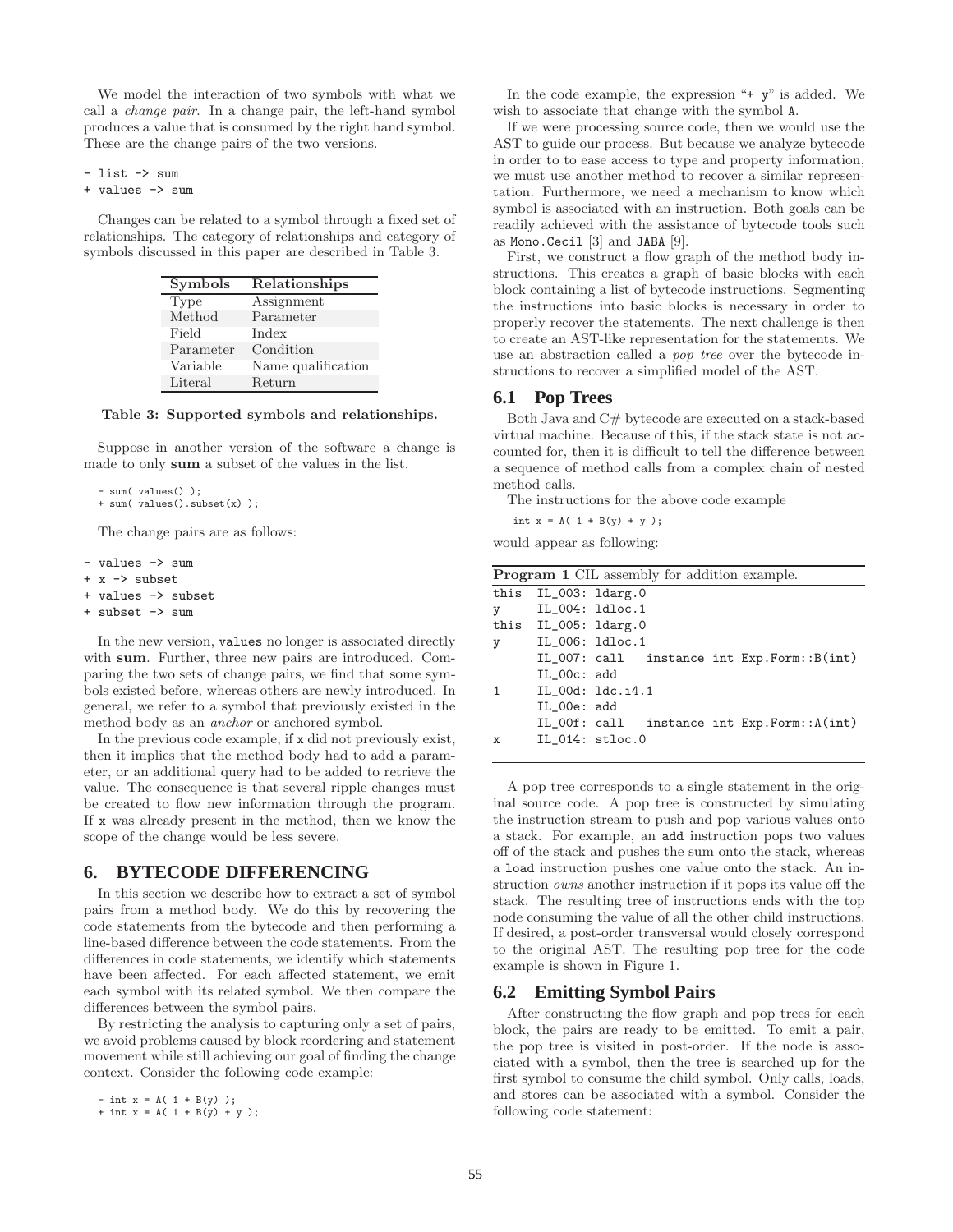

**Figure 1: Pop tree for addition example.**

int  $x = array[array.length - 1];$ 

Figure 2 shows the resulting pop tree.



**Figure 2: Pop tree for array example.**

The following pairs would be emitted:

```
array \rightarrow xarray -> length
length -> array
1 \rightarrow \text{array}
```
# **6.3 Context Paths**

Further variations are possible by choosing different policies in how to select the ancestor. For example, the top-most ancestor can always be selected. Second, symbols do not have to be so restrictive, they could include any bytecode instruction desired; whereas, in this paper, we focused on higher-order operands.

Recall, we emit pairs as a set. This was primarily done to avoid problems caused by block reordering and statement movement. If finer-grain analysis was desired, then approaches used in binary matching [18] may be incorporated. This allows differences to be scoped at the basic block or statement level. However, it is not clear if the noise from errors is worth the extra precision.

In contrast to performing differences scoped at the basic block or statement level, another approach is to extract a fully specified context path from each version. This path could contain all the symbols that are ancestors of the symbol, as well as the symbols of any predicates that dominate the basic block that the statement resides in. This captures the control flow relationship between basic blocks without enforcing a specific matching policy.

In our implementation, we find that pairs offer sufficient context for our analysis. However, this technique can easily be extended to collect the appropriate level of context as needed by a particular analysis technique.

# **7. CASE STUDY**

We have developed a tool CILDiff which operates on  $C#$ bytecode and reports annotated byte differences. These differences are queried by our tool CILQuery .

We have performed a case study to evaluate the efficacy of our approach in supporting several classes of queries. In particular, we examine the following two topics:

- 1. Detect code movement and restructuring
- 2. Categorize change according to participating types

There are two key categories in which the analysis of work efforts in software development can be assisted. The first category reduces the effects of code movements and renamings. In general we would like to characterize the type of coding activity to assist in understanding the change history. For example, process management would be improved by tracking when refactoring efforts took place and seeing what impact they had on the overall project. We will discuss this category in Section 7.1.

The second category abstracts over changes and the associated features in a matter that developers and managers can make use of. We will discuss this category in Section 7.2.

We examine two systems written in  $C#$ : Cecil [3] is a library for inspecting C# bytecode. We study 579 revisions of it which date back to 2005. Cecil has 280 classes, 2806 methods, and 216 unique system calls. ZedGraph [21] is a library for charting in Windows applications. We study 29 revisions of it which date back to 2003. ZedGraph has 100 classes, 1656 methods, and 340 unique system calls.

#### **7.1 Movement and Restructuring**

Eventually, a developer realizes the need to refactor code. The transformation of code results in several key properties. First, the names and locations of many artifacts will no longer be the same. Second, the refactoring event acts as a beacon. The refactored revision marks when errors might have been introduced and provides evidence for when and how often refactoring efforts have been made.

#### *7.1.1 An Example*

In revision #77129 of Cecil, the log reads "one refactoring a day can get you a long way." We have good reason to believe refactoring did occur in this revision, but what semantic description can we provide to better measure this refactoring?

We use this opportunity to illustrate how different techniques would operate on this example and contrast the results with our analysis.

At the largest granularity, we know two files have changed:

Mono.Cecil.Binary/ImageReader.cs Mono.Cecil.Metadata/MetadataReader.cs

Applying line differences we find 99 lines were deleted and 59 lines were added. Further, with lightweight parsing, we can associate those additions and deletions to method locations.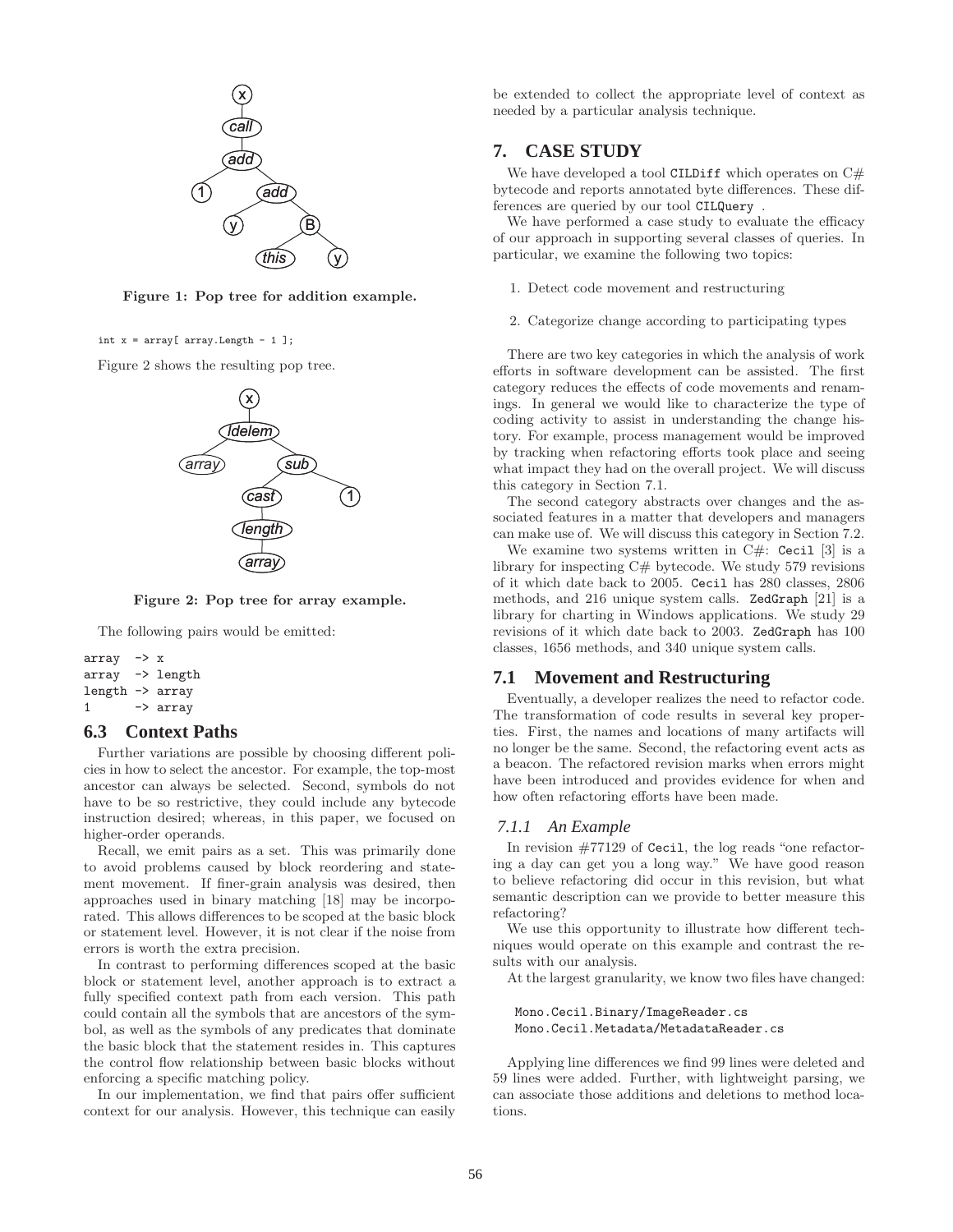```
+ private RVA ReadRVA ();
+ private DataDirectory ReadDataDirectory ();
* public void VisitImportAddressTable( ... )
* . . .
```
Two methods were added and nine methods were modified. To understand what changed in the methods, we apply a token-based difference.

- Mono, Cecil, Binary
- new, RVA(), DataDirectory()
- + ReadRVA(), ReadDictionary()

The token approach eliminated some of the differences caused by code formatting occurring across several lines. In fact, the file MetadataReader.cs never semantically changed: it only contained superficial formatting changes. The tokens: Mono, Cecil, Binary occurred from the removal an unnecessary namespace qualification.

But more importantly, we now understand the modification of the nine methods includes the addition of two methods and the removal of constructor calls.

Applying our technique, we derive a set of change pairs for the methods. First, we examine change pairs that contain anchored symbols. This means the pair is not completely new or completely removed from the method body. The pairs are stylized to display type information, symbol kinds, and the relationship between the symbols.

- DataDirectoriesHeader.Reserved = new DataDirectory()
- + DataDirectoriesHeader.Reserved = ReadDictionary())
- NTSpecificFieldsHeader.BaseOfCode = new RVA()
- + NTSpecificFieldsHeader.BaseOfCode = ReadRVA()

We can confirm our suspicions that method call additions replaced the constructor calls. A subtle difference still exists in the source code:

#### header.HeaderSize = m\_binaryReader.ReadUInt32();

The token-based difference did not notice the removal of several ReadUInt32 calls. This function is still being used; however, it is not longer used as an argument to the removed constructors. This is observed by deleted change pairs that are no longer anchored.

```
- ReadUInt32() -> new DataDirectory()
- ReadUInt32() -> new RVA()
```
Finally, a single change can be cataloged in the following manner.

| location: | ImageReader.VisitCLIHeader(CLIHeader)   |
|-----------|-----------------------------------------|
| value:    | RVA.                                    |
| source:   | $ImageReader.F\text{,}\text{ReadRNA}()$ |
|           | destination: CLIHeader.Flags            |

Further analysis could summarize this information to generalize that the header's properties previously were assigned from a newly constructed DataDictionary object and now are assigned from a private helper method.

#### *7.1.2 Detection Rules*

The challenge of detecting refactoring occurs when signatures and content of methods no longer match. However, an insight from origin analysis [23], focusing on the caller and callee signatures, can be applied in a bottom-up manner.

A very simple and effective rule can be used to detect a general refactoring substitution:

*Conservative Generalized Substitution.*

```
before(X \leq x anchor), after(S \leq x anchor) :
where locations(X) = locations(S) and
      X is deleted, S is added.
```
The advantage of this rule is that its application can be detected from just the set of change pairs produced by the bytecode without examining the call hierarchy of the program. This reduces the analysis burden.

#### *Change Signature.*

```
before(X \leq x anchor and not parameter \Rightarrow S),
after(S \leq S anchor and parameter \Rightarrow S) :
where references(X) = references(S) and
       X is deleted method, S is added method.
```
A change signature is marked when a new method is called with a parameter value but a method referenced in the previous version did not have the same parameter flow to it.

## *Move Method.*

```
before(X <-> anchor),
after(S <-> anchor) :
where references(X) = references(S) and
      X is deleted method, S is added method and
      X.class != S.class
```
A move is marked when two symbols are referenced in the same manner but belong to a different class.

## *Extract Method.*

```
before(P)
after(P \rightarrow S):
      pairs(S) in before(pairs(P)) and
      pairs(S) not in after(pairs(P))
```
An extract method is marked when a change pair now exists in the new version, and the pairs of the new method were in the previous version but not in the current version.

# *7.1.3 Results*

We applied these techniques to evaluate the effectiveness of locating refactorings.

In Cecil, several revisions of refactoring have occurred. For example, there was one case in which seven method locations had been reported as changed and two methods as added. Instead, we can report the following as two extract methods with seven reference updates. This allows analysis to focus on non-reference update changes and marks when a refactoring has happened in the development history.

Overall, only seven revisions were labeled in the change log as refactoring. However, we found 55 revisions with evidence of refactoring shown in Table 4. Of the seven revisions, we were able to identify six of the revisions as refactoring. In the other revision, a group of methods where moved together into another namespace. Because they moved together, but also referenced each other, they were not properly found. This result is consistent with origin analysis which also has similar problems.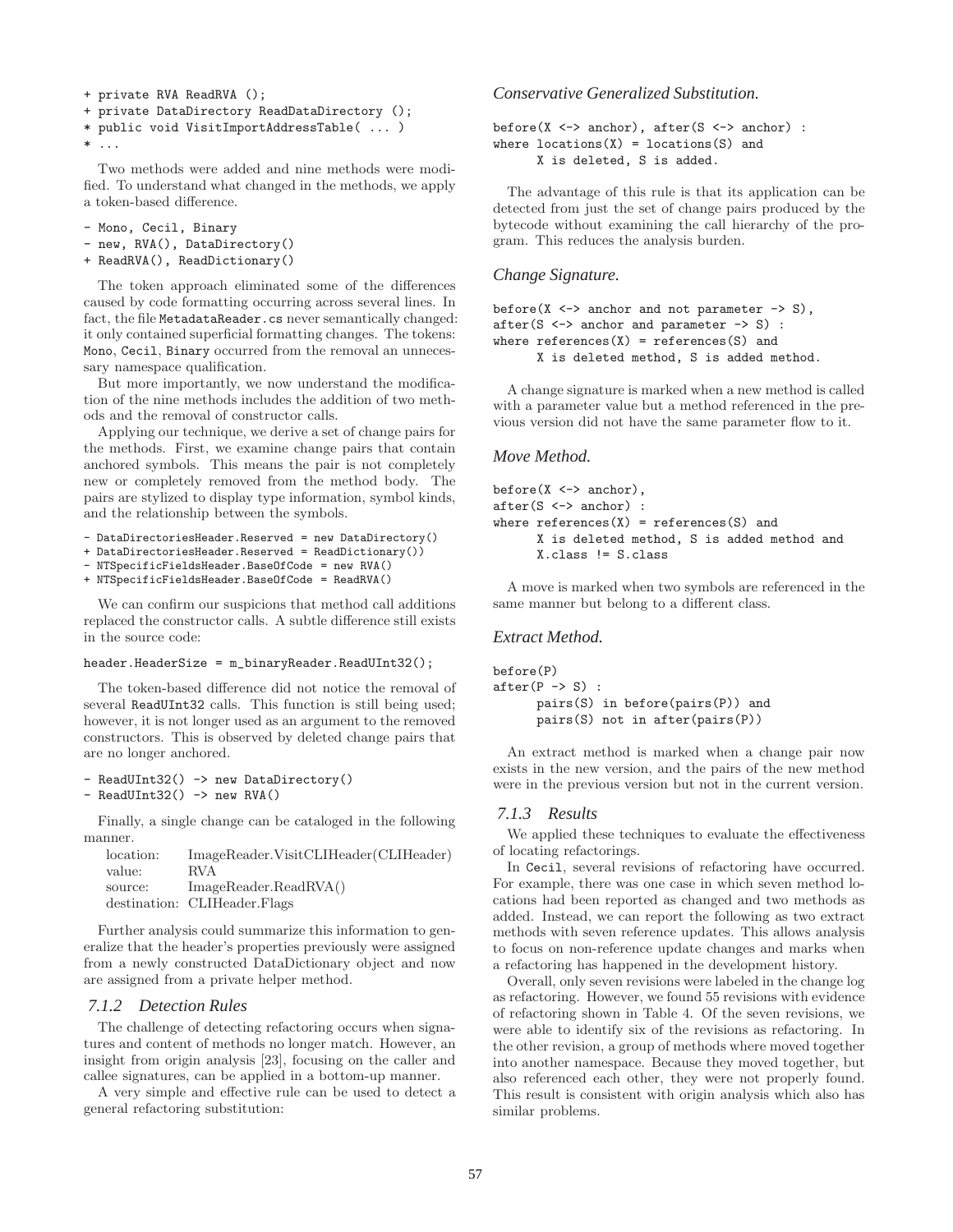| Refactoring Type $#$ Revisions |    | Total Number |
|--------------------------------|----|--------------|
| Move                           |    |              |
| Rename                         | 10 | 15           |
| Parameter                      | 13 | 32           |
| Extraction                     | 29 | 97           |

**Table 4: Refactorings in** Cecil**.**

# **7.2 Measuring Features**

In this part of the case study, we want to understand how our model of change context assists in studying features in software. We do not automatically identify features or the relationships to the program elements. Instead, we label certain program methods, classes or system calls that are strongly associated with a feature. For example, we associate graphic calls for measuring strings with a *font* feature. In another example, we use types beginning with the "System.IO" to be associated with the *IO* feature.

To measure feature activity, we count whenever a program element belonging to a feature appears in a change context. We look in the types, values, sources, and destinations of our context model for this evidence. We discuss four questions in particular:

- 1. How does the number of the change symbols compare to the number of change locations?
- 2. Can we measure feature activity over time?
- 3. Can we study when features were worked on or used by other features?
- 4. Can we detect when one feature is abstracted over by another feature?

#### *7.2.1 Number of Change Symbols*

Sometimes a change may be in only one method but involve many symbols. Other times a change is made across many method locations but only concerns a few symbols. We can measure the ratio between the number of method locations and the number of symbols to better understand the change task.

Figure 3 shows the trend of the number of method change locations against the number of symbols. In this example we restrict the symbol kinds associated with changes to be methods, properties, types, system calls and system types. In the figure, we see that sometimes the number of symbols can be larger than the number of locations. In particular, during these types of sessions, we notice a larger ratio of system calls.

Other times, the change locations can be quite large but the number of symbols is much smaller. During revisions 307 to 345, Cecil underwent one of the most extensive periods of activity in its revision history. Five of those revisions had an extremely high number of method modifications. Interestingly, none of these five revisions added new methods. This eliminates the possibility of renaming of methods or move and extract method refactorings because they would require new methods to have been added. Instead, some activity occurred that touched at the definition of much of the program. In Table 5, the change locations can be seen in comparison to the symbols composed of properties, methods, types, and system calls. Figure 4 shows a similar trend in ZedGraph's revision history.





**Figure 3: Several large code events occurred where many parts of the system were touched. But only a relatively small amount of symbols was used to describe those changes in** Cecil**.**

| Revision | $#$ Change Locations | <b>Symbols</b> |
|----------|----------------------|----------------|
| 307      | 2480                 | 558            |
| 312      | 2480                 | 344            |
| 330      | 2529                 | 570            |
| 344      | 2543                 | 347            |
| 345      | 2543                 | 573            |

**Table 5: The number of change locations in comparison to the number of symbols in** Cecil**.**

#### *7.2.2 Feature Activity*

A large program has many features. Understanding which features are actively used in development gives perspective on which symbols are needed to program current tasks.

We identified several prominent features and their association with user-defined types in ZedGraph. Figure 5 shows the activity of these features over time.



**Figure 4: In general, the number of change locations is larger than the number of symbols associated with the change for** ZedGraph**.**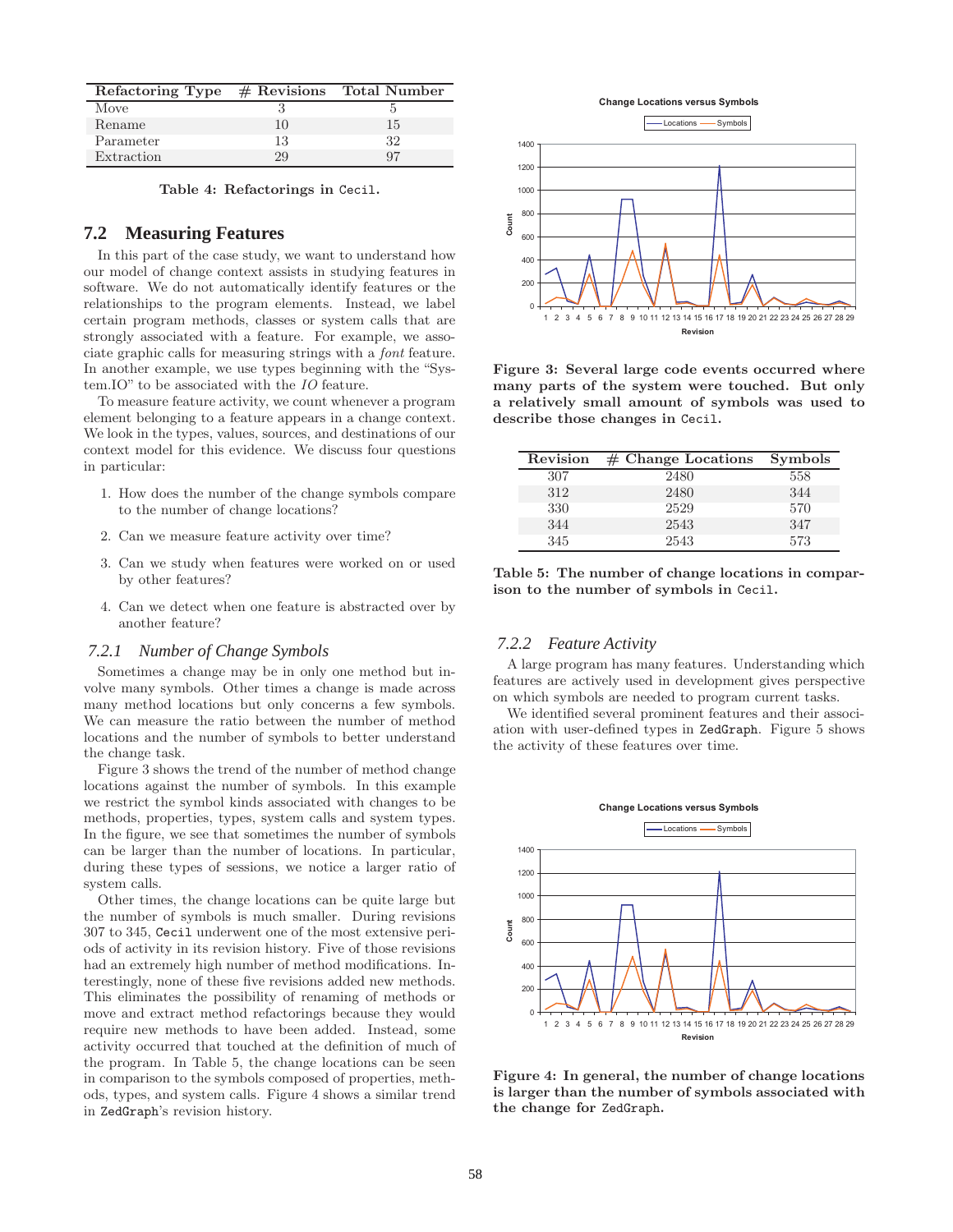

**Figure 5: The activity of various features over time.**

#### *7.2.3 Feature Stability*

When examining the activity of a feature, we would like to understand how stable it is. There are several benefits of measuring stability. First, stability gives a baseline to compare a feature against error rates. This baseline can be used to judge the severity of the errors based on if the feature is considered to be stable or not. Second, the stability measure provides programmers feedback about how stable a concept is when choosing a program abstraction. For example, a programmer might choose to delay working on a certain feature if the programmer could see that another teammate had not yet stabilized the feature.

There are two criteria we would like to use in measuring stability: periods of development and periods of use. Overall, we would like to see the amount of development effort on the feature decrease over time. Seeing periods of feature use gives confidence that the feature has been integrated with the system and is less likely to be changed.

In Figure 6, we compare the period when the Scale feature was being implemented in ZedGraph versus when the feature was used by other components in the system. From the graph, we can conclude that the feature had fairly stabilized.



**Figure 6: The scale feature was used for several revisions before becoming limited, several revisions of work followed, until the feature again stabilized and use resumed.**

# *7.2.4 Feature Abstraction*

The initial vocabulary that developers start with is the language API and programming constructs. As a program starts to share a common concern, a developer creates an abstraction to describe those concerns. During the development of the abstraction, the programmer is actively using the language API to implement the abstraction. If successful, the developer should have created appropriate abstractions over the system calls and the frequency of those calls should decrease.

In Figure 7, the ZedGraph developer created a FontSpec class to handle issues with fonts and font rendering. Initially, the developer uses the library API to assist in the development (*e.g.* System.Drawing.Graphics.MeasureString, and System.Drawing.Font). But eventually, the development of the FontSpec class no longer has to rely on using the system calls. Instead, the usage of the FontSpec class increases, and a successful abstraction is created. If there were problems with incompleteness of the abstraction, then we might notice it if more system calls are introduced later on in development, but we do not see any in this case.



**Figure 7: The class ZedGraph.FontSpec assisted with handling fonts. System calls related to measuring strings and fonts, are at first used, but use eventually drops as the user-defined class is successful in abstracting over the system class.**

# **8. CONCLUSION AND FUTURE WORK**

In this paper, we presented techniques for improving the richness of how we describe software changes. Approaches deriving type information from source code text generally face technical limitations that hinder industrial adoption. We circumvent this problem by deriving type information in a robust and lightweight manner from statements reconstructed from bytecode. We identify which bytecode statements have changed between revisions. For each statement that has changed, we emit a set of symbol pairs and find which pairs have been deleted and added between the revisions. The symbols are annotated with the type information and fully qualified source code location. This information provides enough context to perform a range of interesting analyses without needing to reconstruct the source code.

To demonstrate our approach, we performed a case study on two software systems to show how our tools CILDiff and